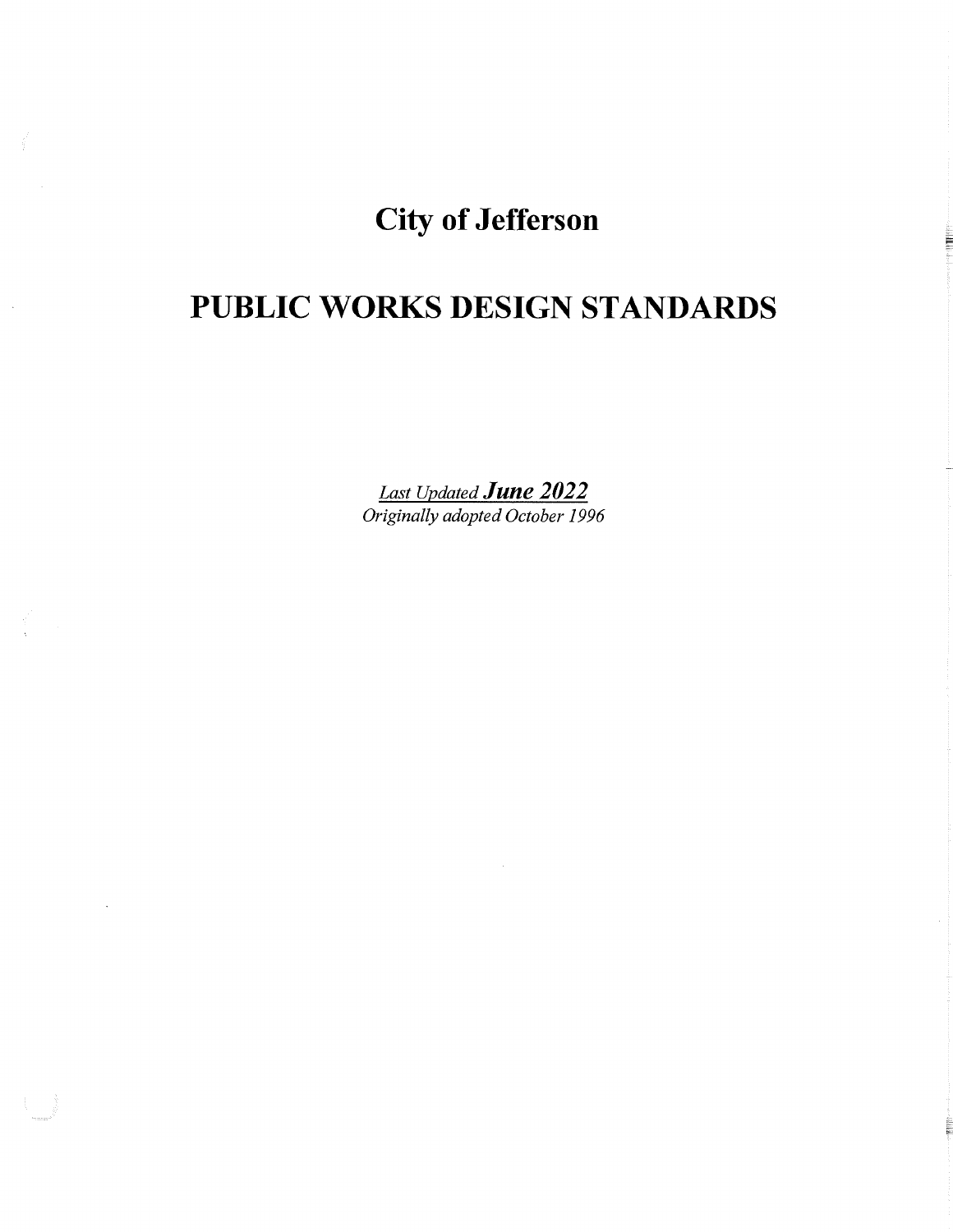## City of Jefferson, Oregon PO Box 83 Jefferson, OR 97362 (541) 327-2768

|                                                                                                                                                                             | PUBLIC WORKS DOCUMENTS ORDER FORM |                                                         |     |
|-----------------------------------------------------------------------------------------------------------------------------------------------------------------------------|-----------------------------------|---------------------------------------------------------|-----|
|                                                                                                                                                                             |                                   |                                                         |     |
| Name:                                                                                                                                                                       |                                   |                                                         |     |
| Company/Organization:                                                                                                                                                       |                                   |                                                         |     |
| Address:                                                                                                                                                                    |                                   |                                                         |     |
| City:                                                                                                                                                                       | State:                            |                                                         | Zip |
| Phone:                                                                                                                                                                      | Fax:                              |                                                         |     |
|                                                                                                                                                                             |                                   |                                                         |     |
|                                                                                                                                                                             |                                   |                                                         |     |
|                                                                                                                                                                             |                                   |                                                         |     |
|                                                                                                                                                                             |                                   | Total<br>$s$ $\qquad$                                   |     |
| Make Checks Payable to the City of Jefferson Prepaid Orders Only<br>Add \$5.00 postage/shipping for orders that must be shipped (standard U.S. mail or UPS ground service). |                                   |                                                         |     |
| Mail Orders to: City of Jefferson<br>PO Box 83                                                                                                                              |                                   | Available at: Jefferson City Hall<br>163 N. Main Street |     |
| Jefferson, OR 97362                                                                                                                                                         |                                   | Jefferson, OR 97362                                     |     |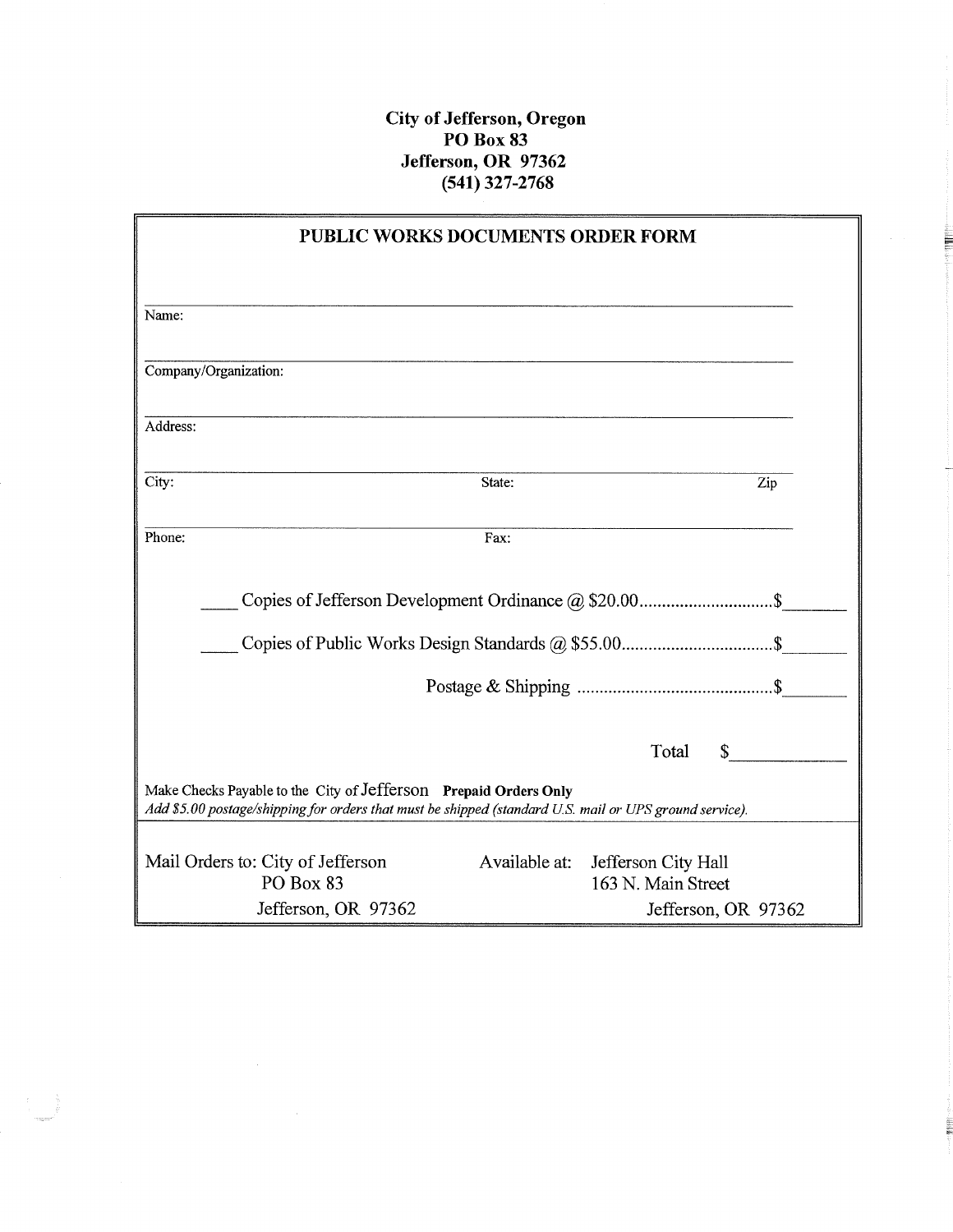### **TABLE OF CONTENTS**

**Section** 

Page

| 1.1  |  |
|------|--|
| 1.2  |  |
| 1.3  |  |
| 1.4  |  |
| 1.5  |  |
| 1.6  |  |
| 1.7  |  |
| 1.8  |  |
| 1.9  |  |
| 1.10 |  |
| 1.11 |  |
| 1.12 |  |
| 1.13 |  |
| 1.14 |  |
| 1.15 |  |
| 1.16 |  |
|      |  |
|      |  |
| 2.1  |  |
| 2.2  |  |
| 2.3  |  |
| 2.4  |  |
| 2.5  |  |
|      |  |
| 2.6  |  |
| 2.7  |  |
| 2.8  |  |
| 2.9  |  |
| 2.10 |  |
| 2.11 |  |
| 2.12 |  |
| 2.13 |  |
| 2.14 |  |
| 2.15 |  |
| 2.16 |  |
| 2.17 |  |
| 2.18 |  |
| 2.19 |  |
| 2.20 |  |
| 2.21 |  |
| 2.22 |  |
| 2.23 |  |
| 2.24 |  |
| 2.25 |  |
| 2.26 |  |
| 2.27 |  |
| 2.28 |  |
| 2.29 |  |
| 2.30 |  |
| 2.31 |  |

 $\sim$   $\sim$ 

 $\mathbf{H}$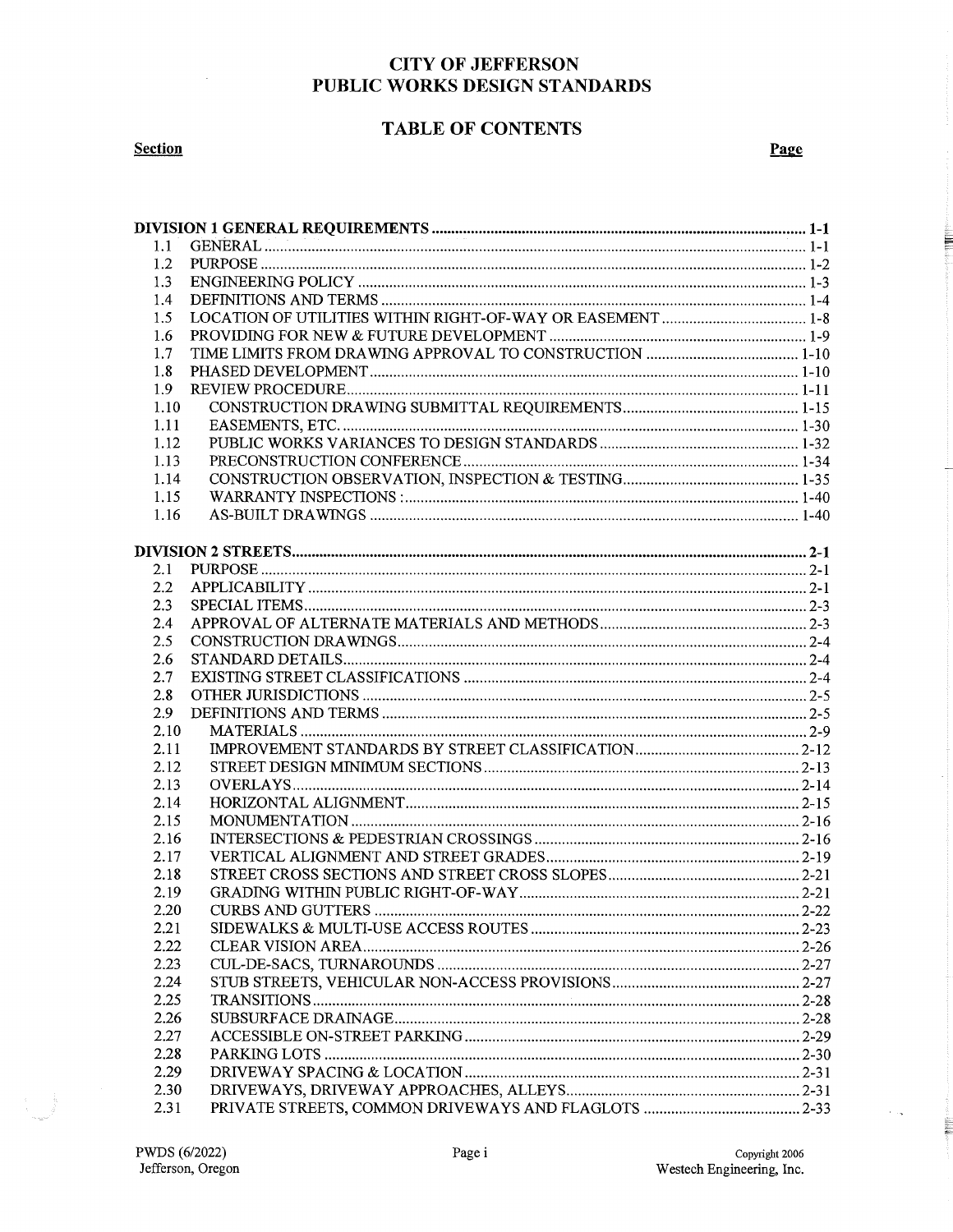#### **TABLE OF CONTENTS**

| <b>Section</b> |                   | Page |
|----------------|-------------------|------|
| 2.32           |                   |      |
| 2.33           |                   |      |
| 2.34           |                   |      |
| 2.35           |                   |      |
| 2.36           |                   |      |
|                |                   |      |
|                |                   |      |
| 3.1            |                   |      |
| 3.2            |                   |      |
| 3.3            |                   |      |
| 3.4            |                   |      |
| 3.5            |                   |      |
| 3.6            |                   |      |
| 3.7            |                   |      |
| 3.8            |                   |      |
| 3.9            |                   |      |
| 3.10           |                   |      |
| 3.11           |                   |      |
| 3.12           |                   |      |
| 3.13           |                   |      |
| 3.14           |                   |      |
| 3.15           |                   |      |
| 3.16           |                   |      |
| 3.17           |                   |      |
| 3.18           |                   |      |
| 3.19           |                   |      |
| 3.20           |                   |      |
| 3.21           |                   |      |
| 3.22           |                   |      |
|                |                   |      |
|                |                   |      |
| 4.1            |                   |      |
| 4.2            |                   |      |
| 4.3            |                   |      |
| 4.4            |                   |      |
| 4.5            |                   |      |
| 4.6            | STANDARD DETAILS. |      |
| 4.7            |                   |      |
| 4.8            |                   |      |
| 4.9            |                   |      |
| 4.10           |                   |      |
| 4.11           |                   |      |
| 4.12           |                   |      |
| 4.13           |                   |      |
| 4.14           |                   |      |
| 4.15           |                   |      |
| 4.16           |                   |      |
| 4.17           |                   |      |
| 4.18           |                   |      |
| 4.19           |                   |      |

4.20

E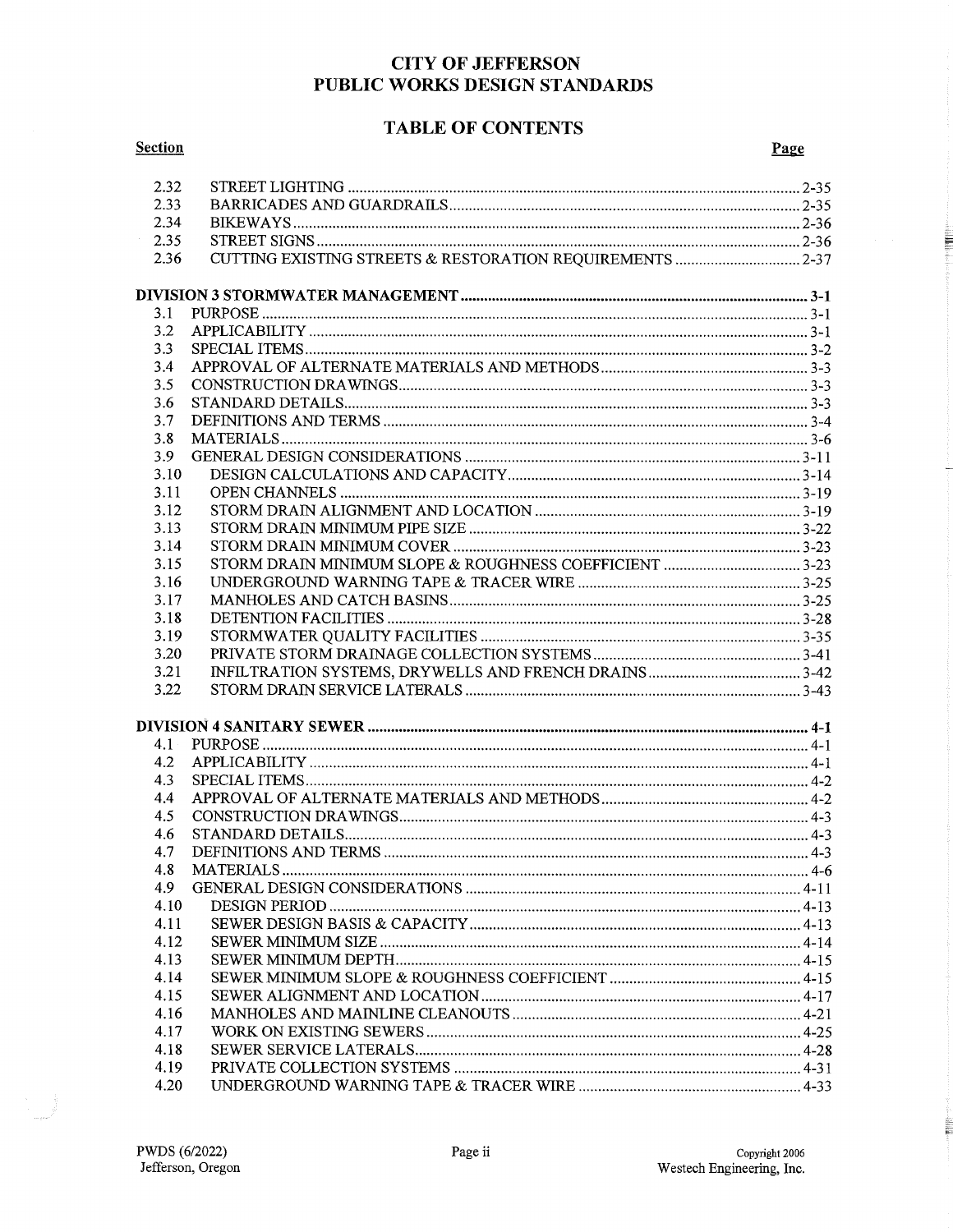## **TABLE OF CONTENTS**

#### **Section**

Page

Ë

| 5.1  |  |
|------|--|
| 5.2  |  |
| 5.3  |  |
| 5.4  |  |
| 5.5  |  |
| 5.6  |  |
| 5.7  |  |
| 5.8  |  |
| 5.9  |  |
| 5.10 |  |
| 5.11 |  |
| 5.12 |  |
| 5.13 |  |
| 5.14 |  |
| 5.15 |  |
| 5.16 |  |
| 5.17 |  |
| 5.18 |  |
| 5.19 |  |
| 5.20 |  |
| 5.21 |  |
| 5.22 |  |
| 5.23 |  |
| 5.24 |  |

#### **APPENDICES**

### **APPENDIX A-STANDARD DETAILS & SAMPLE TEST REPORT FORMS**

#### • A1 - General Requirements

101 102 115

#### $\bullet$  A2 - Streets

**Latest Revision** 

**Latest Revision** 

| 201  |  |
|------|--|
| 201A |  |
| 202  |  |
| 202A |  |
| 203  |  |
| 204  |  |
| 205  |  |
| 206  |  |
| 207  |  |
| 210  |  |
| 211  |  |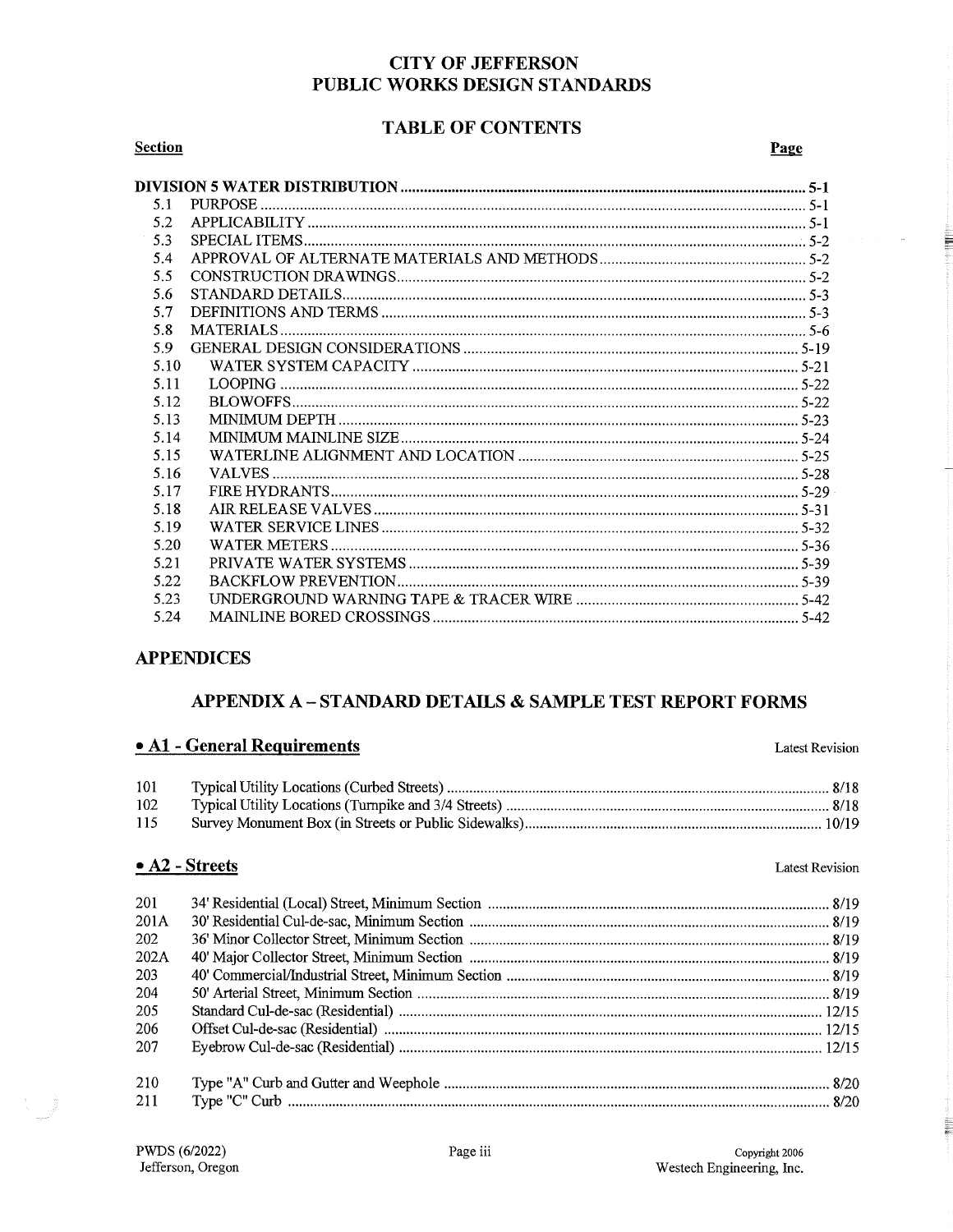## **TABLE OF CONTENTS**

| <b>Section</b> |                                                                        | <b>Page</b>     |
|----------------|------------------------------------------------------------------------|-----------------|
| 212            |                                                                        |                 |
| 212A           |                                                                        |                 |
| 212B           |                                                                        |                 |
| 213            |                                                                        |                 |
| 213A           |                                                                        |                 |
| 213B           |                                                                        |                 |
| 213C           |                                                                        |                 |
| 214A           |                                                                        |                 |
| 214B           |                                                                        |                 |
| 214C           |                                                                        |                 |
|                |                                                                        |                 |
| 216            |                                                                        |                 |
| 217            |                                                                        |                 |
| 218            |                                                                        |                 |
| 219            |                                                                        |                 |
| 220            |                                                                        |                 |
|                |                                                                        |                 |
| 225            |                                                                        |                 |
| 226            |                                                                        |                 |
| 227            |                                                                        |                 |
| 228            |                                                                        |                 |
| 230            |                                                                        |                 |
| 231            |                                                                        |                 |
| 232            |                                                                        |                 |
| 235            |                                                                        |                 |
| 236            |                                                                        |                 |
| 237            |                                                                        |                 |
| 238            |                                                                        |                 |
| 239            |                                                                        |                 |
| 240            |                                                                        |                 |
|                |                                                                        |                 |
|                | • A3 – Stormwater Management                                           | Latest Revision |
|                | $\blacktriangleright$ For full size manholes, see Details $401 - 403A$ |                 |
|                | For storm sewer service laterals, see Details $415 \& 416$             |                 |
|                | For bore casing detail, see Detail 508                                 |                 |
| 301            |                                                                        |                 |
| 302            |                                                                        |                 |
| 302A           |                                                                        |                 |
| 302D           |                                                                        |                 |
| 303            |                                                                        |                 |
| 304            |                                                                        |                 |
| 310            |                                                                        |                 |
| 311            |                                                                        |                 |
| 312            |                                                                        |                 |
| 313            |                                                                        |                 |

 $\bar{z}$ 

**BULLE**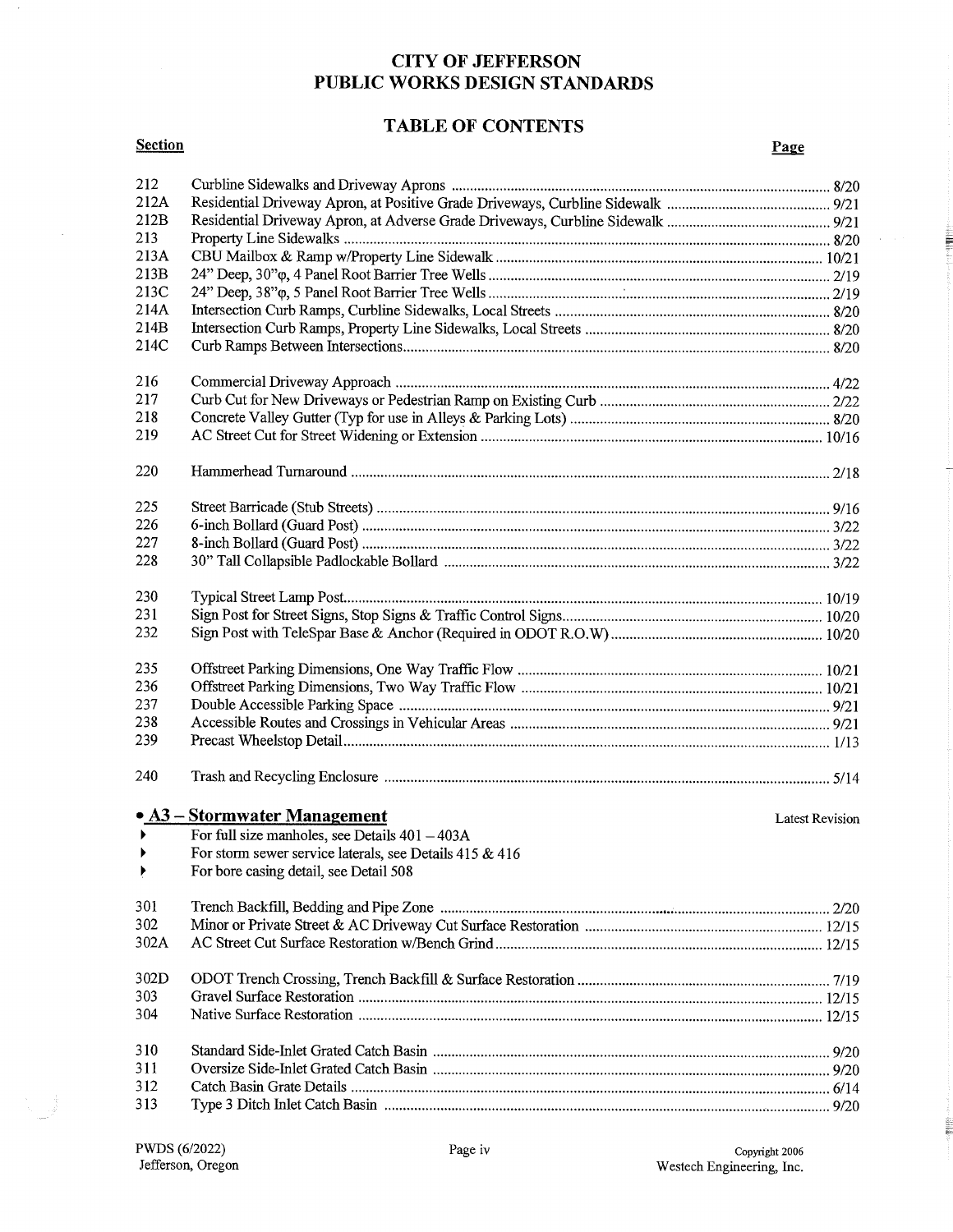#### **TABLE OF CONTENTS**

| <b>Section</b>        |                                                                                      | Page                   |
|-----------------------|--------------------------------------------------------------------------------------|------------------------|
| 313A                  |                                                                                      |                        |
| 314                   |                                                                                      |                        |
| 315                   |                                                                                      |                        |
| 316                   |                                                                                      |                        |
| 317                   |                                                                                      |                        |
| 320                   |                                                                                      |                        |
| 330                   |                                                                                      |                        |
| 331                   |                                                                                      |                        |
| 331                   |                                                                                      |                        |
| 350                   |                                                                                      |                        |
| 351                   | 24" Diameter Storm Manhole (Traffic Rates PVC w/Solid Ductile Iron Frame/Cover) 8/12 |                        |
| 355                   |                                                                                      |                        |
| 362                   |                                                                                      |                        |
| 370A                  |                                                                                      |                        |
| 370B                  |                                                                                      |                        |
| 371                   |                                                                                      |                        |
|                       | <b>Test Reports</b>                                                                  |                        |
| $\blacktriangleright$ | Storm Sewer Mandrel Test Report                                                      |                        |
|                       | $\bullet$ A4 – Sanitary Sewers                                                       | <b>Latest Revision</b> |
| $\blacktriangleright$ | For trench backfill and surface restoration, see Details 301 - 304                   |                        |
|                       | For bore casing detail, see Detail 508                                               |                        |
|                       |                                                                                      |                        |
| 401                   |                                                                                      |                        |
| 402                   |                                                                                      |                        |
| 403                   |                                                                                      |                        |
| 403A                  |                                                                                      |                        |
| 404                   |                                                                                      |                        |
| 405                   |                                                                                      |                        |
| 406                   |                                                                                      |                        |
| 407                   |                                                                                      |                        |
| 411                   |                                                                                      |                        |
| 415                   |                                                                                      |                        |
| 416                   |                                                                                      |                        |
| 418                   |                                                                                      |                        |
| 419                   |                                                                                      |                        |
|                       |                                                                                      |                        |
|                       | <b>Test Reports</b>                                                                  |                        |
|                       | Manhole Vacuum Test Report                                                           |                        |

<sup>~</sup>Sanitary Sewer Air Test Report

- <sup>~</sup>Sanitary Sewer Mandrel Test Report
- <sup>~</sup>Pipeline TV Inspection Report

ta<br>Alberta

Ē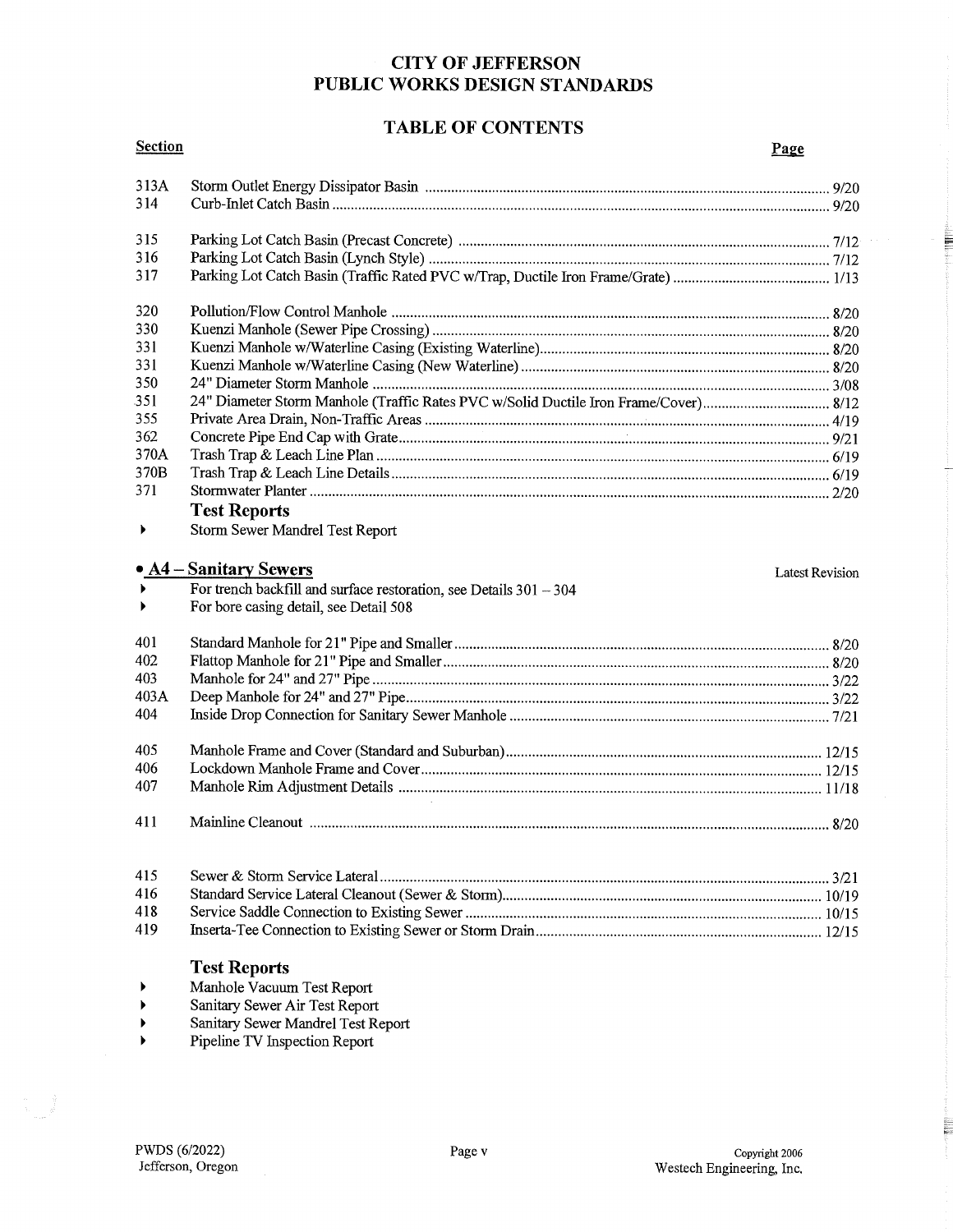## **TABLE OF CONTENTS**

| <b>Section</b> |                                                                                           | Page                   |
|----------------|-------------------------------------------------------------------------------------------|------------------------|
|                | $\bullet$ A5 – Water Distribution                                                         | <b>Latest Revision</b> |
|                | For trench backfill and surface restoration, see Details 301 - 304                        |                        |
| 501            |                                                                                           |                        |
| 502            |                                                                                           |                        |
| 503            |                                                                                           |                        |
| 505            |                                                                                           |                        |
| 506            |                                                                                           |                        |
| 507            |                                                                                           |                        |
| 508            |                                                                                           |                        |
| 510            |                                                                                           |                        |
| 511            |                                                                                           |                        |
| 512            |                                                                                           |                        |
| 515            |                                                                                           |                        |
| 516            |                                                                                           |                        |
| 517            |                                                                                           |                        |
| 518            |                                                                                           |                        |
| 523            |                                                                                           |                        |
| 524            |                                                                                           |                        |
| 525            |                                                                                           |                        |
| 526            |                                                                                           |                        |
| 527            |                                                                                           |                        |
| 528<br>529     |                                                                                           |                        |
|                |                                                                                           |                        |
| 531            |                                                                                           |                        |
| 541            |                                                                                           |                        |
| 543            |                                                                                           |                        |
| 544            |                                                                                           |                        |
| 545            |                                                                                           |                        |
| 550            |                                                                                           |                        |
| 554            |                                                                                           |                        |
| 555            |                                                                                           |                        |
| 556<br>559     |                                                                                           |                        |
|                |                                                                                           |                        |
| 560            |                                                                                           |                        |
| 561            | FDC Line Ball Drip Drain Valve (Check Valve in Building), Open Bottom Drain Structure2/20 |                        |
| 562            |                                                                                           |                        |

#### **Test Reports**

 $\blacktriangleright$ Waterline Pressure Test Report

 $\bar{\lambda}$ 

 $\mathcal{V}=\mathcal{V}$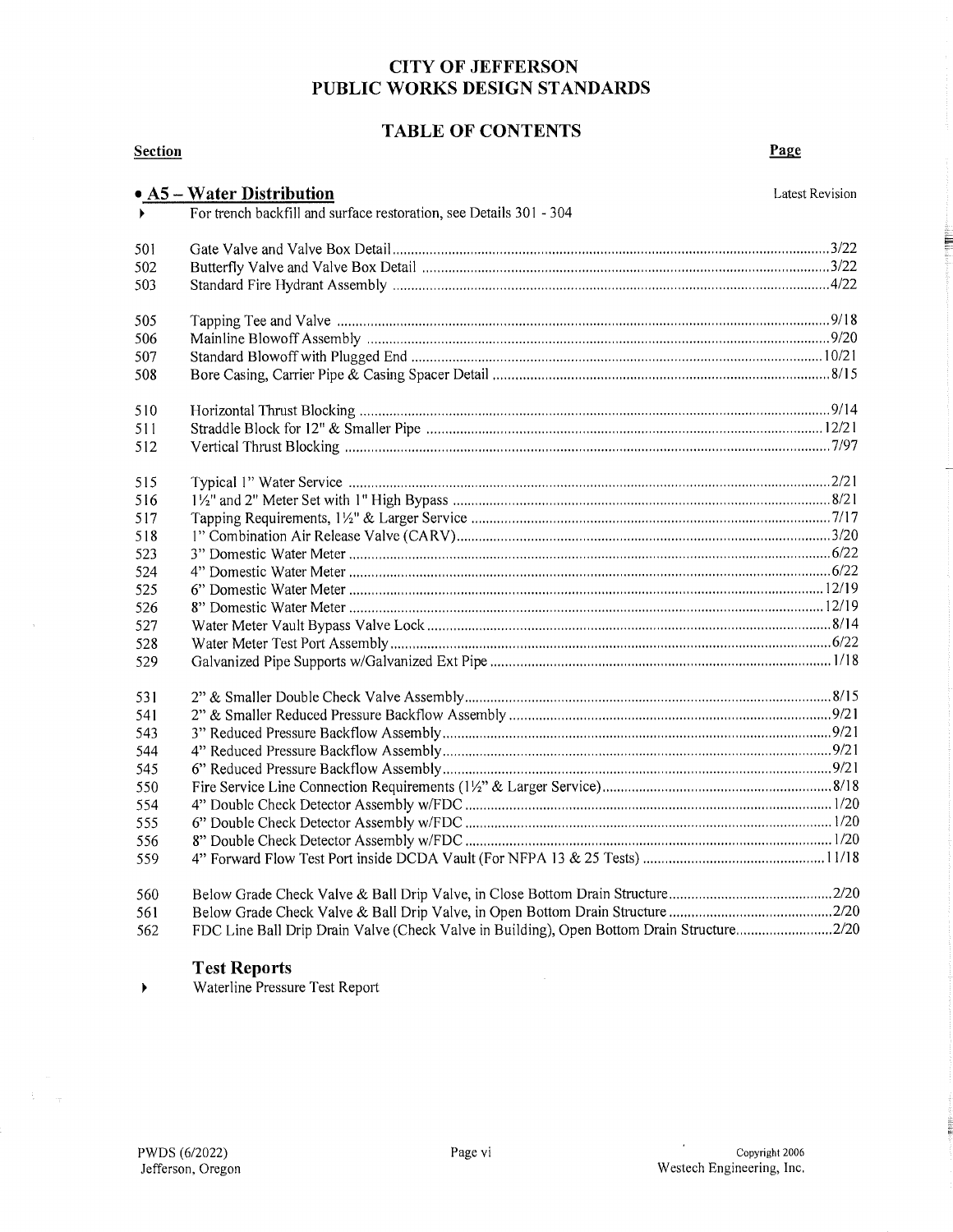## TABLE OF CONTENTS

#### **Section**

Page

#### • A6 - Erosion Control

| 610 |  |
|-----|--|
| 611 |  |
| 612 |  |
| 613 |  |
| 614 |  |
| 615 |  |
| 616 |  |
| 617 |  |

#### APPENDIX B - Standard Construction Notes

#### **APPENDIX C - Utility Companies and Agencies**

#### APPENDIX D - Standard Easement Forms, Etc.

#### APPENDIX E - Sample Insurance Certificates

#### APPENDIX F - Adopting Ordinance & Resolutions

## APPENDIX G - Construction Drawing Review, Public Works Permit, Construction Requirements & Procedures